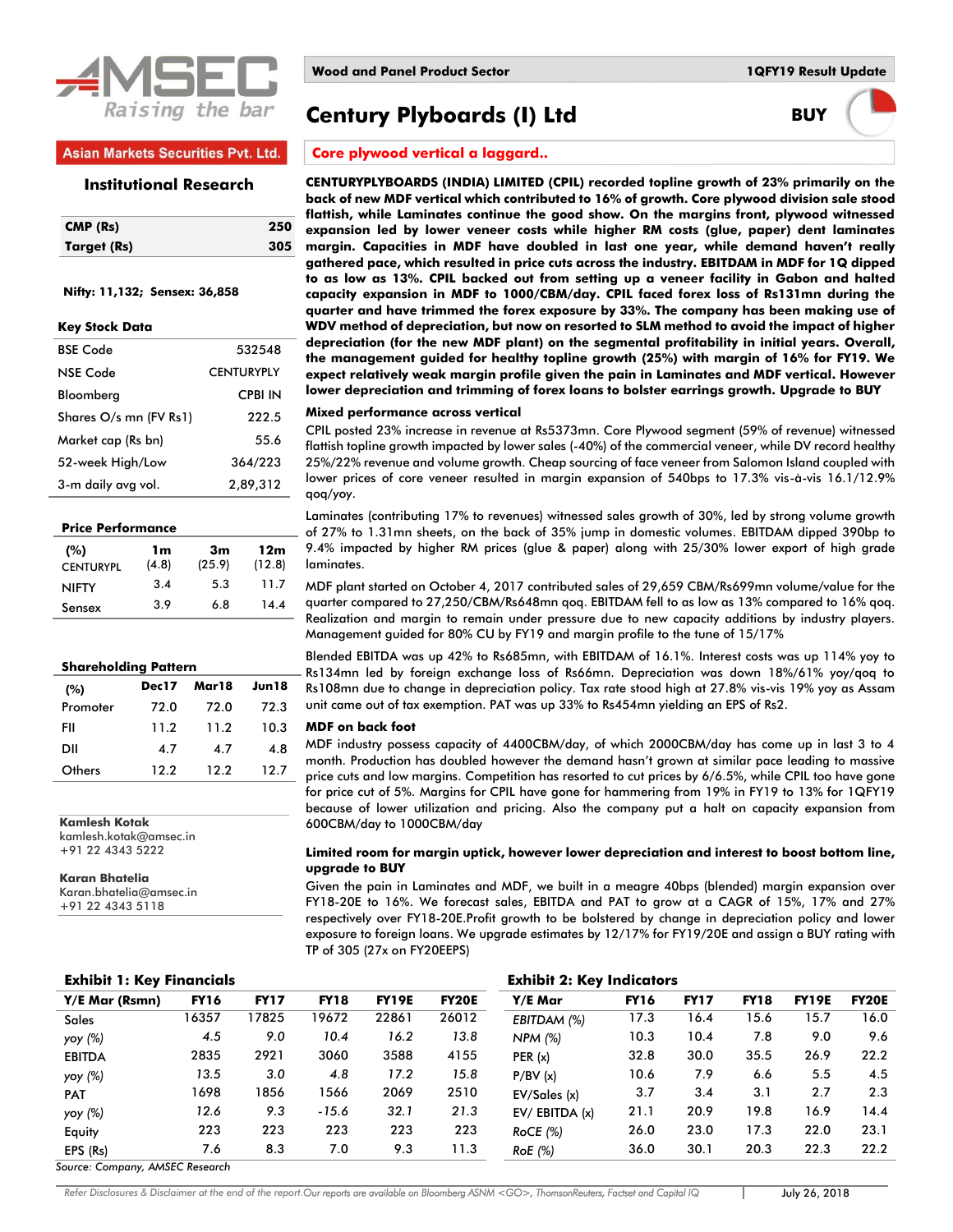

| <b>Exhibit 3: Key Assumptions</b> |              |             |              |                         |
|-----------------------------------|--------------|-------------|--------------|-------------------------|
| <b>Key Assumptions</b>            | <b>FY17</b>  | <b>FY18</b> | <b>FY19E</b> | <b>FY20E</b>            |
| <b>Revenue Rs mn</b>              |              |             |              |                         |
| Plywood                           | 12609        | 12633       | 13144        | 14699                   |
| yoy%                              | 7.4%         | 0.2%        | 4.0%         | 11.8%                   |
| Laminates                         | 3635         | 3700        | 4375         | 5222                    |
| yoy%                              | 8.4%         | 1.8%        | 18.3%        | 19.3%                   |
| <b>MDF</b>                        | $\mathbf 0$  | 1128        | 2873         | 3316                    |
| yoy%                              |              |             | 154.7%       | 15.4%                   |
| <b>Particle Board</b>             | 165          | 729         | 781          | 916                     |
| yoy%                              |              | 342.5%      | 7.1%         | 17.3%                   |
| Others                            | 1415         | 1482        | 1688         | 1858                    |
| yoy%                              |              | 4.7%        | 13.9%        | 10.1%                   |
| <b>Total Revenues</b>             | 17825        | 19672       | 22861        | 26012                   |
| Revenue Breakup (%)               |              |             |              |                         |
| Plywood                           | 71           | 64          | 57           | 57                      |
| Laminates                         | 20           | 19          | 19           | 20                      |
| <b>MDF</b>                        | 0            | 6           | 13           | 13                      |
| <b>Particle Board</b>             | $\mathbf{1}$ | 4           | 3            | $\overline{\mathbf{4}}$ |
| Others                            | 8            | 8           | 7            | $\overline{7}$          |
| Total                             | 100          | 100         | 100          | 100                     |
| <b>EBITDA Rs mn</b>               |              |             |              |                         |
| Plywood                           | 2164         | 1812        | 2169         | 2425                    |
| <b>Laminates</b>                  | 586          | 596         | 481          | 627                     |
| <b>MDF</b>                        | 0            | 213         | 287          | 365                     |
| <b>Particle Board</b>             | 52           | 139         | 195          | 238                     |
| Others                            | 120          | 301         | 456          | 500                     |
| <b>Total EBITDA</b>               | 2921         | 3060        | 3588         | 4155                    |
| <b>EBITDAM%</b>                   |              |             |              |                         |
| Plywood                           | 17.2         | 14.3        | 16.5         | 16.5                    |
| <b>Laminates</b>                  | 16.1         | 16.1        | 11.0         | 12.0                    |
| <b>MDF</b>                        |              | 18.9        | 10.0         | 11.0                    |
| <b>Particle Board</b>             | 31.3         | 19.0        | 25.0         | 26.0                    |
| <b>EBITDAM%</b>                   | 16.4         | 15.6        | 15.7         | 16.0                    |

*Source: Company, AMSEC Research*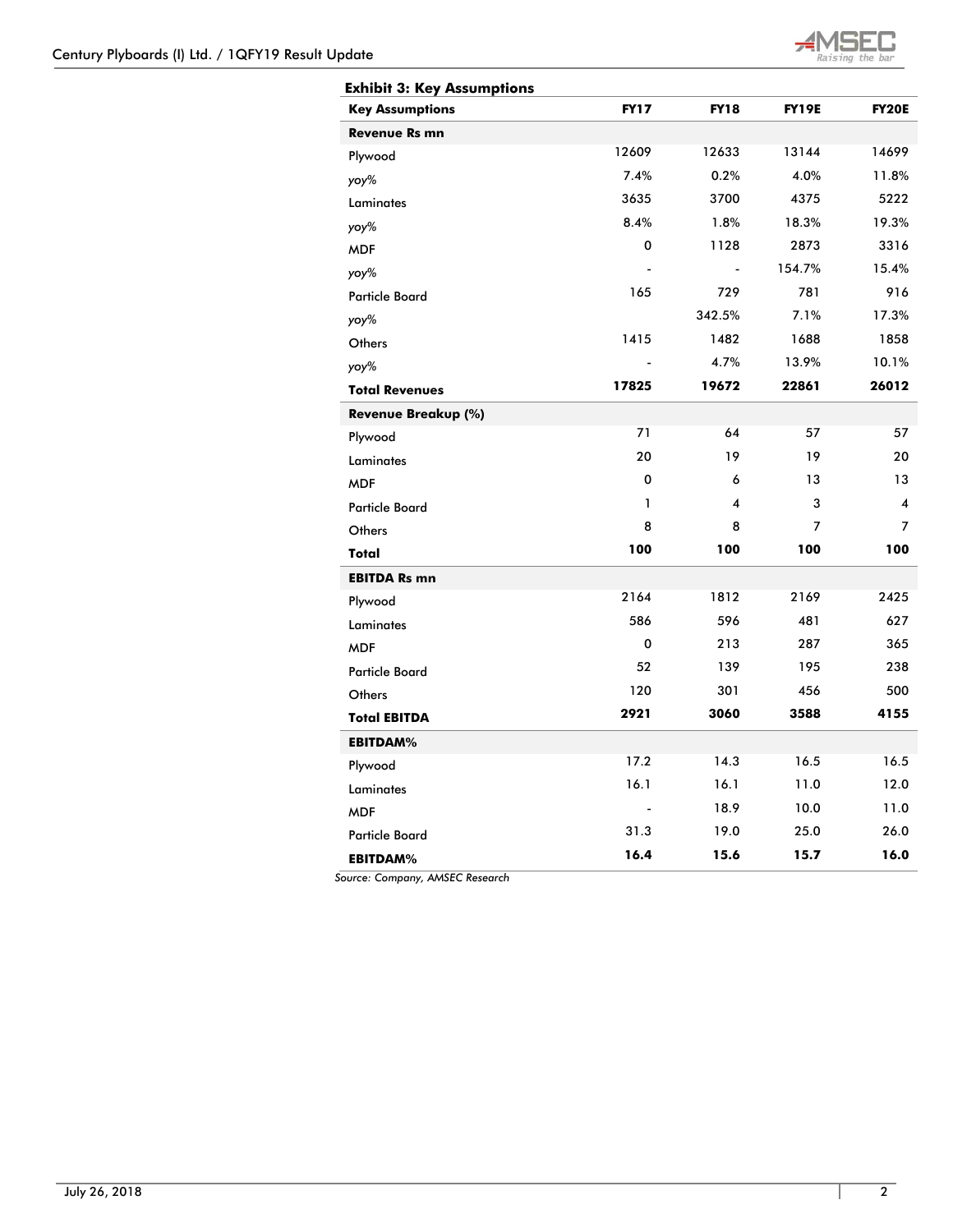

# **Exhibit 4: 1QFY19 Financials (Standalone)**

| Y/E Mar (Rs.mn)                              | <b>1QFY18</b> | <b>2QFY18</b> | 3QFY18 | <b>4QFY18</b> | <b>1QFY19</b> | yoy (%) | $q$ oq $(%)$ | <b>FY17</b> | <b>FY18</b> | yoy%             |
|----------------------------------------------|---------------|---------------|--------|---------------|---------------|---------|--------------|-------------|-------------|------------------|
| <b>Net Sales</b>                             | 4386          | 4746          | 5099   | 5441          | 5373          | 22.5    | (1.3)        | 17825       | 19672       | 10.4             |
| <b>Total Expenditure</b>                     | 3775          | 4005          | 4222   | 4610          | 4507          | 19.4    | (2.2)        | 14903       | 16612       | 11.5             |
| (Increase) / Decrease In Stocks              | 8             | 57            | $-273$ | $-244$        | 63            | 732.2   | (125.7)      | 16          | $-452$      | (2,905.2)        |
| <b>Purchase of Finished Goods</b>            | 892           | 870           | 840    | 710           | 515           | (42.3)  | (27.4)       | 3155        | 3313        | 5.0              |
| Cost of Services & Raw Materials             | 1439          | 1617          | 2040   | 2273          | 2176          | 51.2    | (4.3)        | 6010        | 7369        | 22.6             |
| Operating & Manufacturing<br><b>Expenses</b> | 747           | 784           | 892    | 1119          | 963           | 28.8    | (14.0)       | 3156        | 3543        | 12.3             |
| <b>Employee Cost</b>                         | 689           | 676           | 723    | 752           | 790           | 14.7    | 5.1          | 2567        | 2839        | 10.6             |
| <b>EBIDTA</b>                                | 611           | 741           | 878    | 832           | 865           | 41.7    | 4.1          | 2921        | 3060        | 4.8              |
| Other Income                                 | 5             | 6             | 42     | 13            | 6             | 5.9     | (55.4)       | 226         | 67          | (70.4)           |
| <b>Operating Profit</b>                      | 616           | 747           | 920    | 845           | 871           | 41.4    | 3.2          | 3147        | 3127        | (0.6)            |
| Interest                                     | 63            | 79            | 63     | 122           | 134           | 113.6   | 10.3         | 286         | 327         | 14.1             |
| PBDT                                         | 553           | 668           | 857    | 723           | 737           | 33.2    | 2.0          | 2861        | 2801        | (2.1)            |
| Depreciation                                 | 132           | 138           | 263    | 277           | 108           | (17.9)  | (61.0)       | 524         | 810         | 54.7             |
| PBT                                          | 421           | 529           | 594    | 445           | 628           | 49.1    | 41.1         | 2337        | 1990        | (14.8)           |
| Tax                                          | 80            | 128           | 128    | 88            | 175           | 117.9   | 98.3         | 481         | 424         | (12.0)           |
| <b>Profit After Tax</b>                      | 341           | 401           | 467    | 357           | 454           | 33.0    | 27.0         | 1856        | 1566        | (15.6)           |
| <b>Equity Capital</b>                        | 222.5         | 222.5         | 222.5  | 222.5         | 222.5         |         |              | 222.5       | 222.5       |                  |
| EPS (Adjusted)                               | 1.5           | 1.8           | 2.1    | 1.6           | 2.0           |         |              | 8.3         | 7.0         |                  |
| EBIDTA (%)                                   | 13.9          | 15.6          | 17.2   | 15.3          | 16.1          | 218bp   | 83bp         | 16.4        | 15.6        | (83bp)           |
| <b>PATM (%)</b>                              | 7.8           | 8.5           | 9.2    | 6.6           | 8.4           | 67bp    | 188bp        | 10.4        | 8.0         | (245bp)          |
| Tax / PBT $(\%)$                             | 19.0          | 24.2          | 21.5   | 19.8          | 27.8          | 878bp   | 802bp        | 20.6        | 21.3        | 70 <sub>bp</sub> |
| Raw material / Net sales (%)                 | 53.3          | 53.6          | 51.1   | 50.3          | 51.3          | (207bp) | 94bp         | 51.5        | 52.0        | 49bp             |
| Other exp/Net sales                          | 17.0          | 16.5          | 17.5   | 20.6          | 17.9          | 88bp    | (265bp)      | 17.7        | 18.0        | 31bp             |
| Employee cost / Net Sales (%)                | 15.7          | 14.2          | 14.2   | 13.8          | 14.7          | (100bp) | 89bp         | 14.4        | 14.4        | 3bp              |

*Source: Company, AMSEC Research*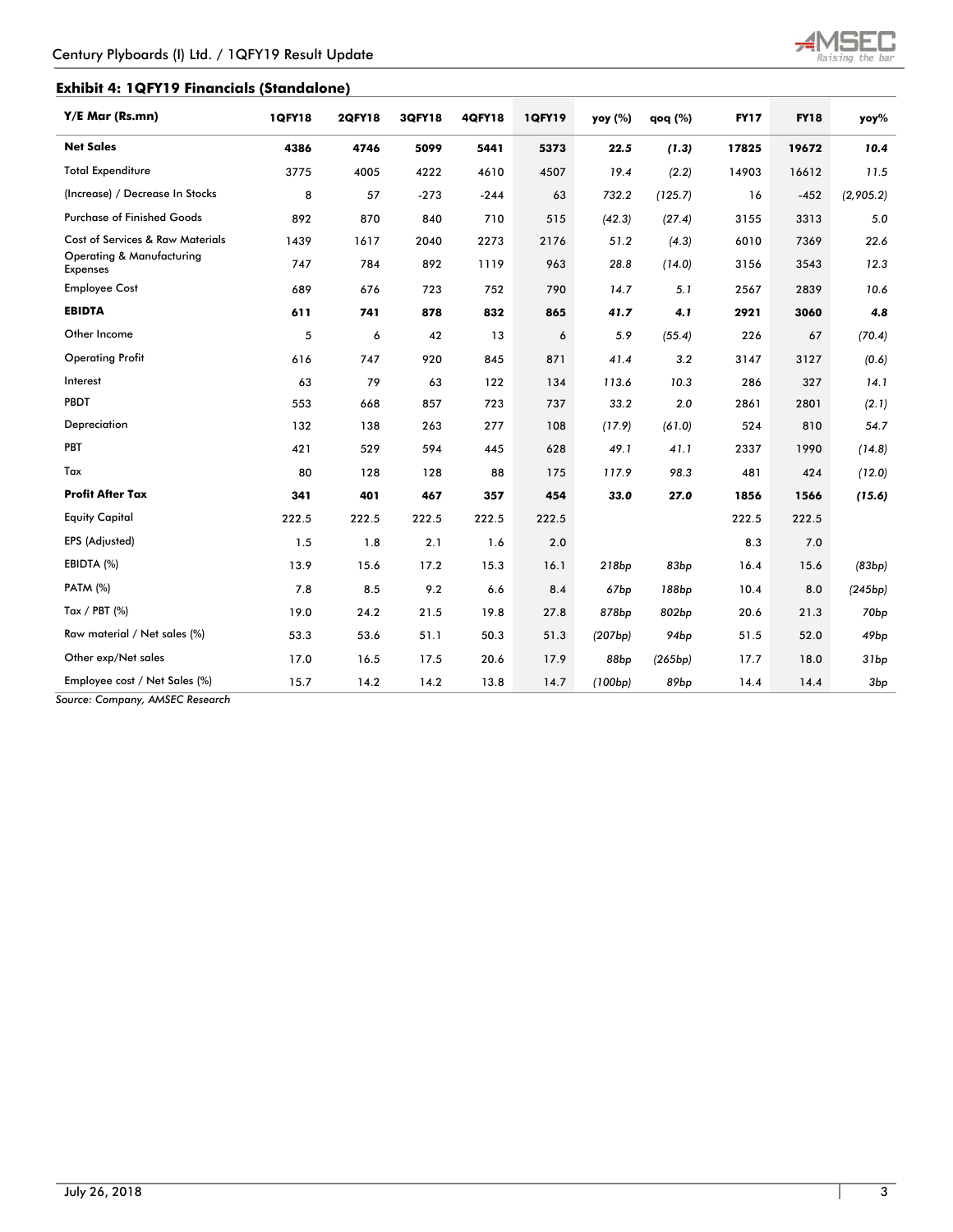# **Exhibit 5: 1QFY19 Segmental Financials (Standalone)**



| Particulars, Rs mn                        | <b>1QFY18</b> | <b>2QFY18</b> | <b>3QFY18</b>       | 4QFY18        | <b>1QFY19</b> | yoy (%)                  | qoq (%)           | <b>FY17</b>              | <b>FY18</b> | yoy%               |
|-------------------------------------------|---------------|---------------|---------------------|---------------|---------------|--------------------------|-------------------|--------------------------|-------------|--------------------|
| <b>Segment Revenue</b>                    |               |               |                     |               |               |                          |                   |                          |             |                    |
| <b>Plywood and Allied Business</b>        | 3173          | 3059          | 3227                | 3230          | 3179          | 0.2                      | (1.6)             | 13561                    | 12689       | (6.4)              |
| Laminate and allied products              | 719           | 1246          | 999                 | 1194          | 915           | 27.2                     | (23.3)            | 4123                     | 3780        | (8.3)              |
| <b>MDF</b>                                | 6             | 1             | 476                 | 648           | 699           | 11,393.9                 | 7.9               | 36                       | 1131        |                    |
|                                           |               |               |                     |               |               |                          |                   |                          |             | 3,080.1            |
| <b>Particle Board</b>                     | 161           | 145           | 100                 | 109           | 182           | 13.2                     | 67.5              | 252                      | 729         | 189.5              |
| <b>Container Freight station services</b> | 239           | 250           | 276                 | 233           | 304           | 27.3                     | 30.7              | 884                      | 997         | 12.7               |
| Others                                    | 94            | 110           | 75                  | 98            | 99            | 5.2                      | 1.5               | 436                      | 378         | (13.4)             |
| Total segment revenue                     | 4393          | 4811          | 5153                | 5511          | 5378          | 22.4                     | (2.4)             | 19291                    | 19704       | 2.1                |
| Less: Intersegment Revenue                | 7             | 66            | 53                  | 70            | 6             | (17.1)                   | (91.6)            | 88                       | 32          | (63.6)             |
| Income from operation                     | 4386          | 4745          | 5099                | 5441          | 5373          | 22.5                     | (1.3)             | 19203                    | 19672       | 2.4                |
| <b>Segment Result</b>                     |               |               |                     |               |               |                          |                   |                          |             |                    |
|                                           |               |               |                     |               |               |                          |                   |                          |             |                    |
| Plywood and Allied Business               | 385           | 403           | 422                 | 480           | 554           | 44.1                     | 15.5              | 2144                     | 1689        | (21.2)             |
| Laminate and allied products              | 94            | 210           | 122                 | 115           | 78            | (16.9)                   | (31.7)            | 519                      | 541         | 4.1                |
| <b>MDF</b>                                | $-2$          | 0             | $\mathbf{1}$        | $-24$         | 47            | (2,662.1)                | (292.8)           | $-2$                     | $-25$       | 1,469.3            |
| <b>Particle Board</b>                     | -40           | $\mathbf 2$   | 8                   | -12           | 38            | (196.8)                  | (409.2)           | -69                      | -41         | (40.3)             |
| <b>Container Freight station services</b> | 67            | 68            | 85                  | 62            | 103           | 53.7                     | 66.3              | 235                      | 282         | 19.8               |
| Others                                    | $-4$          | $\mathbf{1}$  | 3                   | $-14$         | 0             | (111.2)                  | (103.1)           | $-77$                    | $-14$       | (81.5)             |
| <b>EBIT</b>                               | 500           | 684           | 642                 | 606           | 821           | 64.1                     | 35.6              | 2751                     | 2431        |                    |
|                                           |               |               |                     |               |               |                          |                   |                          |             | (11.6)             |
| Less: Finance cost                        | 63            | 79            | 63                  | 122           | 134           | 113.7                    | 10.3              | 286                      | 327         | 14.1               |
| Other Unallocable Expenditure             | 16            | 76            | $-15$               | 38            | 58            | 265.3                    | 51.5              | 128                      | 115         | (10.3)             |
| Total Profit/(Loss) before tax            | 421           | 529           | 594                 | 445           | 628           | 49.1                     | 41.1              | 2337                     | 1990        | (14.8)             |
|                                           |               |               |                     |               |               |                          |                   |                          |             |                    |
| <b>Capital Employed</b>                   |               |               |                     |               |               |                          |                   |                          |             |                    |
| Plywood and Allied Business               | 5427          | 5715          | 5399                | 4427          | 4286          | (21.0)                   | (3.2)             | 5397                     | 4427        | (18.0)             |
|                                           |               |               |                     |               |               |                          |                   |                          |             |                    |
| Laminate and allied products              | 1569          | 1919          | 1932                | 2013          | 1924          | 22.6                     | (4.4)             | 1603                     | 2013        | 25.6               |
| <b>MDF</b>                                | 3258          | 3570          | 3307                | 3635          | 3671          | 12.7                     | 1.0               | 2645                     | 3635        | 37.4               |
| <b>Particle Board</b>                     | 713           | 506           | 502                 | 502           | 680           | (4.6)                    | 35.4              | 567                      | 502         | (11.5)             |
| <b>Container Freight station services</b> | 446           | 455           | 428                 | 400           | 427           | (4.2)                    | 6.8               | 495                      | 400         | (19.3)             |
| Others                                    | 46            | 70            | 78                  | 93            | 88            | 89.4                     | (5.4)             | 56                       | 93          | 66.8               |
| Total                                     | 11460         | 12235         | 11646               | 11070         | 11076         | (3.4)                    | 0.1               | 10764                    | 11070       | 2.8                |
|                                           |               |               |                     |               |               |                          |                   |                          |             |                    |
| EBIT/Sales (%)                            |               |               |                     |               |               |                          |                   |                          |             |                    |
| Plywood and Allied Business               | 12.1          | 13.2          | 13.1                | 14.9          | 17.4          | 532bp                    | 257 <sub>bp</sub> | 15.8                     | 13.3        | (250bp)            |
| Laminate and allied products              | 13.1          | 16.9          | 12.2                | 9.6           | 8.5           | (454bp)                  | (105bp)           | 12.6                     | 14.3        | 170 <sub>bp</sub>  |
|                                           |               |               |                     |               |               |                          |                   |                          |             |                    |
| <b>MDF</b>                                | -29.9         | 27.0          | 0.2                 | $-3.7$        | 6.7           | 3661bp                   | 1041bp            | $-4.4$                   | $-2.2$      | 223bp              |
| <b>Particle Board</b>                     | $-24.7$       | 1.7           | 8.3                 | $-11.4$       | 21.1          | 4577bp                   | 3253bp            | $-27.6$                  | $-5.7$      |                    |
| <b>Container Freight station services</b> | 28.1          | 27.1          | 30.9                | 26.7          | 33.9          | 582bp                    | 726bp             | 26.6                     | 28.3        | 166 <sub>bp</sub>  |
| Others                                    | $-4.2$        | 0.5           | 4.6                 | $-14.6$       | 0.4           | 461bp                    | 1502bp            | $-17.6$                  | $-3.8$      | 1386bp             |
| <b>EBIT</b>                               | 11.4          | 14.2          | 12.5                | 11.0          | 15.3          | 388bp                    | 428bp             | 14.3                     | 12.3        | (192bp)            |
|                                           |               |               |                     |               |               |                          |                   |                          |             |                    |
|                                           |               |               |                     |               |               |                          |                   |                          |             |                    |
| <b>EBIT/Capital Employed (%)</b>          |               |               |                     |               |               |                          |                   |                          |             |                    |
| Plywood and Allied Business               | 7.1           | 7.1           | 7.8                 | 10.8          | 12.9          | 584bp                    | 209 <sub>bp</sub> | 39.7                     | 38.2        | (157bp)            |
|                                           |               |               |                     |               |               |                          |                   |                          |             |                    |
| Laminate and allied products              | 6.0           | 10.9          | 6.3                 | 5.7           | 4.1           | (193bp)                  | (162bp)           | 32.4                     | 26.9        | (554bp)            |
| <b>MDF</b>                                | $-0.1$        | 0.0           | 0.0                 | $-0.7$        | 1.3           | 133bp                    | 194bp             | $-0.1$                   | $-0.7$      | (62bp)             |
| <b>Particle Board</b>                     | $-5.6$        | 0.5           | 1.7                 | $-2.5$        | 5.7           | 1123bp                   | 813bp             | $-12.2$                  | $-8.3$      | 398bp              |
| <b>Container Freight station services</b> | 15.1          | 14.9          | 19.9                | 15.5          | 24.2          | 910 <sub>bp</sub>        | 865bp             | 47.5                     | 70.5        | 2298 <sub>bp</sub> |
| Others                                    | $-8.5$        | 0.8           | 4.4                 | $-15.4$       | 0.5           | 900 <sub>bp</sub>        | 1587bp            | $-138.0$                 | $-15.3$     | 12271bp            |
| <b>EBIT</b>                               | 4.4           | 5.6           | 5.5                 | 5.5           | 7.4           | 305bp                    | 194bp             | 25.6                     | 22.0        | (359bp)            |
|                                           |               |               |                     |               |               |                          |                   |                          |             |                    |
|                                           |               |               |                     |               |               |                          |                   | <b>FY17</b>              | <b>FY18</b> |                    |
| Volume data                               | 1QFY18        | <b>2QFY18</b> | 3QFY18              | <b>4QFY18</b> | <b>1QFY19</b> | yoy (%)                  | qoq (%)           |                          |             | yoy%               |
| Volume                                    |               |               |                     |               |               |                          |                   |                          |             |                    |
| Plywood (CBM)                             | 62,990        | 61,858        | 62,366              | 66,712        | 63,734        | 1.2                      | (4.5)             | 2,51,720                 | 2,53,926    | 0.9                |
| Laminates (No's)                          | 10,34,746     | 15,44,859     |                     | 14,92,657     | 13, 14, 619   | 27.0                     | (11.9)            | 49,25,024                | 54,00,918   | 9.8                |
| CFS (TEU's)                               |               | 20,950        | 13,34,656<br>20,866 | 18,150        | 20,035        |                          | 10.4              | 80,153                   | 80,936      | 1.0                |
| MDF (CBM)                                 | 20,970        |               | 20,639              | 27,250        | 29,659        | (4.5)                    | 8.8               | $\overline{\phantom{a}}$ | 48,307      |                    |
|                                           |               |               |                     |               |               |                          |                   |                          |             |                    |
| Net sales (Rs.mn)                         |               |               |                     |               |               |                          |                   |                          |             |                    |
| Plywood                                   | 3,172         | 3,045         | 3,204               | 3,212         | 3,163         | (0.3)                    | (1.5)             | 12,609                   | 12,633      | 0.2                |
| Laminates                                 | 683           | 1,065         | 873                 | 1,026         | 879           | 28.7                     | (14.3)            | 3,241                    | 3,615       | 11.5               |
| <b>CFS</b>                                | 238           | 249           | 275                 | 231           | 268           | 12.6                     | 16.1              | 876                      | 993         | 13.3               |
| Prelam & Extra Grade laminates            | 14            | 145           | 111                 | 24            | 25            | 75.7                     | 3.8               | 394                      | 84          |                    |
|                                           |               |               |                     |               |               |                          |                   |                          |             | (78.8)             |
| <b>MDF</b>                                |               |               | 473                 | 648           | 698           |                          | 7.8               |                          | 1,128       |                    |
| <b>Particle Board</b>                     | 161           | 84            | 54                  | 190           | 182           | 13.2                     | (4.0)             | 165                      | 729         | 342.5              |
| Others                                    | 118           | 157           | 109                 | 112           | 158           | 33.1                     | 40.8              | 539                      | 490         | (9.1)              |
| Total                                     | 4,386         | 4,746         | 5,099               | 5,441         | 5,373         | 22.5                     | (1.3)             | 17,825                   | 19,672      | 10.4               |
| <b>Average realization</b>                |               |               |                     |               |               |                          |                   |                          |             |                    |
|                                           |               |               |                     |               |               |                          |                   |                          |             |                    |
| Plywood (Rs/CBM)                          | 50,352        | 49,230        | 51,381              | 48,141        | 49,623        | (1.4)                    | 3.1               | 50,092                   | 49,751      | (0.7)              |
| Laminates (Rs/No.)                        | 660           | 689           | 654                 | 687           | 669           | 1.3                      | (2.7)             | 658                      | 669         | 1.6                |
| CFS (Rs/TEU)                              | 11,354        | 11,890        | 13,184              | 12,722        | 13,382        | 17.9                     | 5.2               | 10,933                   | 12,271      | 12.2               |
| MDF (Rs/CBM)                              |               |               | 22,908              | 23,765        | 23,544        | $\overline{\phantom{a}}$ | (0.9)             |                          | 23,351      |                    |
| <b>EBITM</b>                              |               |               |                     |               |               |                          |                   |                          |             |                    |
|                                           |               |               |                     |               |               |                          |                   |                          |             |                    |
| Plywood                                   | 12.1          | 13.2          | 13.2                | 14.9          | 17.5          | 540 <sub>bp</sub>        | 258 <sub>bp</sub> | 17.0                     | 13.4        | (363bp)            |
| Laminates                                 | 13.5          | 17.4          | 12.4                | 10.9          | 8.7           | (485bp)                  | (226bp)           | 14.3                     | 14.6        | 33bp               |
| CFS                                       | 28.2          | 27.2          | 30.9                | 26.9          | 38.5          | 1028bp                   | 1161bp            | 26.9                     | 28.4        | 153bp              |
| MDF                                       |               |               | 0.2                 | $-3.7$        | 6.7           | 668bp                    | 1041bp            | $\overline{a}$           | $-2.2$      |                    |
|                                           |               |               |                     |               |               |                          |                   |                          |             |                    |
| <b>EBIDTAM</b>                            |               |               |                     |               |               |                          |                   |                          |             |                    |
| Plywood                                   | 12.9          | 14.0          | 14.1                | 16.1          | 17.3          | 440 <sub>bp</sub>        | 120bp             | 16.6                     | 14.2        | (240bp)            |
| Laminates                                 | 13.3          | 18.4          | 14.8                | 12.6          | 9.4           | (390bp)                  | (320bp)           | 14.4                     | 15.2        | 80 <sub>bp</sub>   |
| CFS                                       | 38.4          | 37.2          | 40.1<br>20.0        | 37.7          | 40.2          | 180bp                    | 250bp             | 39.1                     | 38.4        | (70bp)             |

*Source: Company, AMSEC Research,*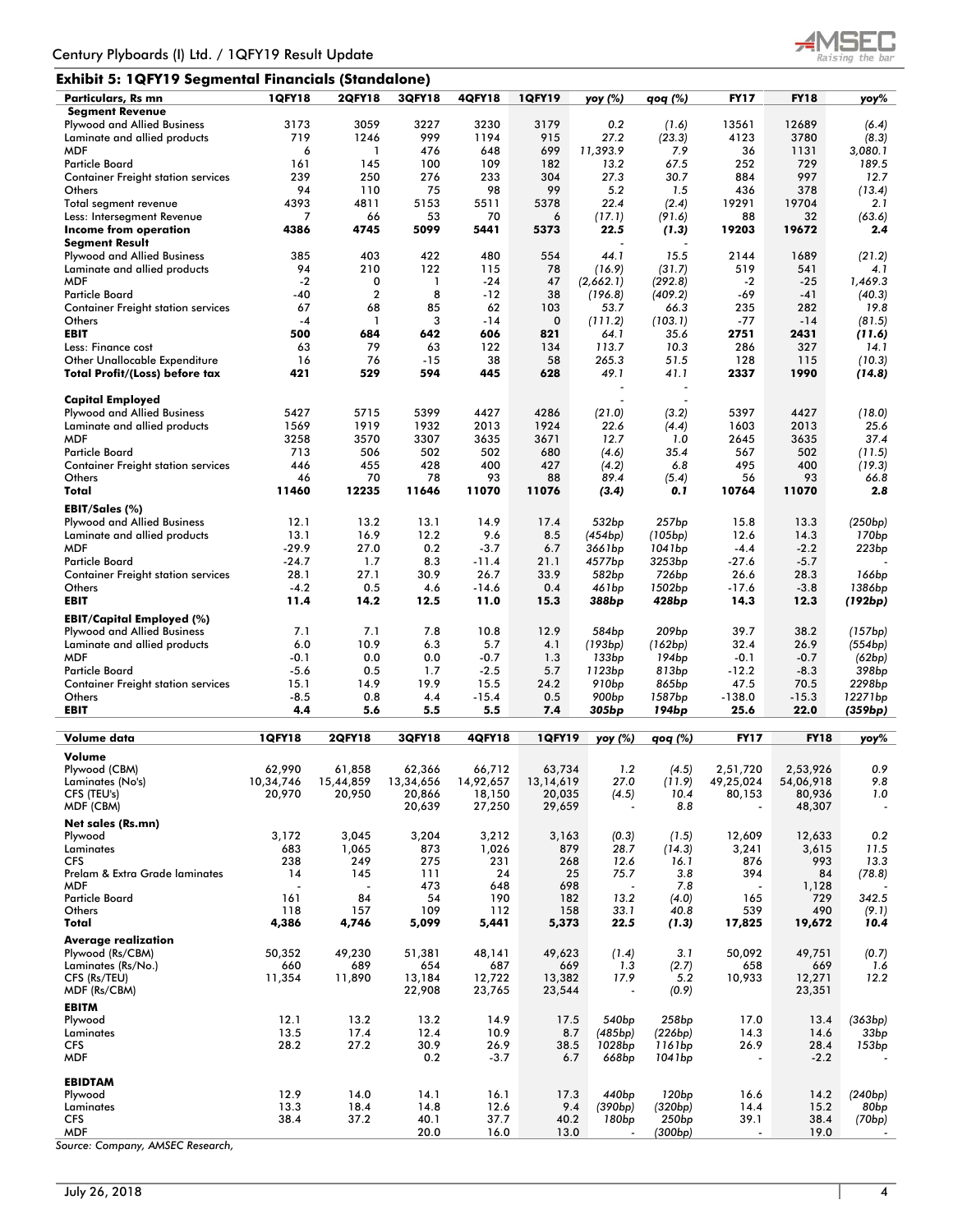

# **1Q Concall Highlights**

### **Financial updates**

- Sales for the quarter grew 22.5% to Rs5373mn with 16% incremental revenues coming from the new MDF division
- GST and E way have finally stabilized, although some challenges are yet faced. Alternative methods are adopted by some players to go away with E way system
- Earlier the company adopted WDV method for depreciation, however have now resorted to SLM method, as higher depreciation on new MDF/particle plant would have dragged the profitability. This led to lower depreciation by Rs170mn qoq.
- Company managed to cut down forex exposure on loans by 33% to Rs2430mn. 88% of which is USD denomination, while rest is Euro.
- Currency depreciation led to forex loss amounting to Rs131mn of which Rs66.2mn is accounted in interest while rest is included in EBITDA.
- Tax rate was higher at 28% for the quarter and expecting to be below 28% for FY19 as production picks pace in new Assam unit.

### **Plywood**

- Plywood sales stood flat to Rs3163mn impacted by lower sales in commercial/face veneer (-40%) with export hiccups from Laos and Myanmar. It plans to exit Myanmar market and get the machines in other locations. In Laos, Government is rethinking the ban on exports and have gradually started exports some categories of wood and panel sector.
- CPIL is no more coming up with a plant in Gabon as already over capacities have built in there. Competition make use of veneer from Gabon, however CPIL is only into trading of veneers from there.
- Core veneer prices have slashed as purchase power of unorganized players have impacted post structural reforms (GST, E way). Plenty of plantations in North and South have resulted in abundant supplies PAN India
- 70% of cost of plywood is Veneer, of which 95% is core veneer and 5% is face veneer.
- Despite flattish sale EBITDAM rebound 440bp to 17.3% led by lower cost of core veneer and import of face veneer from Salomon Island which is relatively cheap
- Despite flattish sales for 1Q, management is optimistic of sales growth of 10% yoy with EBITDAM to the tune of 16/16.5% for FY19.
- Commercial veneer imported from Myanmar and Laos were primarily for captive consumption and the residual was then sold off in open market. It was never a margin accretive vertical

#### **Laminates**

- Volume growth was healthy at 27%, thanks to domestic market where volume growth was ~35%. Exports pace slowed down.
- Margins nosedived 390bps to 9.4% due to upward pricing trajectory of paper and glue.
- Have resorted to price hike of 3%. Expecting profitability to improve from 2Q
- Aiming to achieve 20% revenue growth with 85% utilization and margin to the tune of 13/15%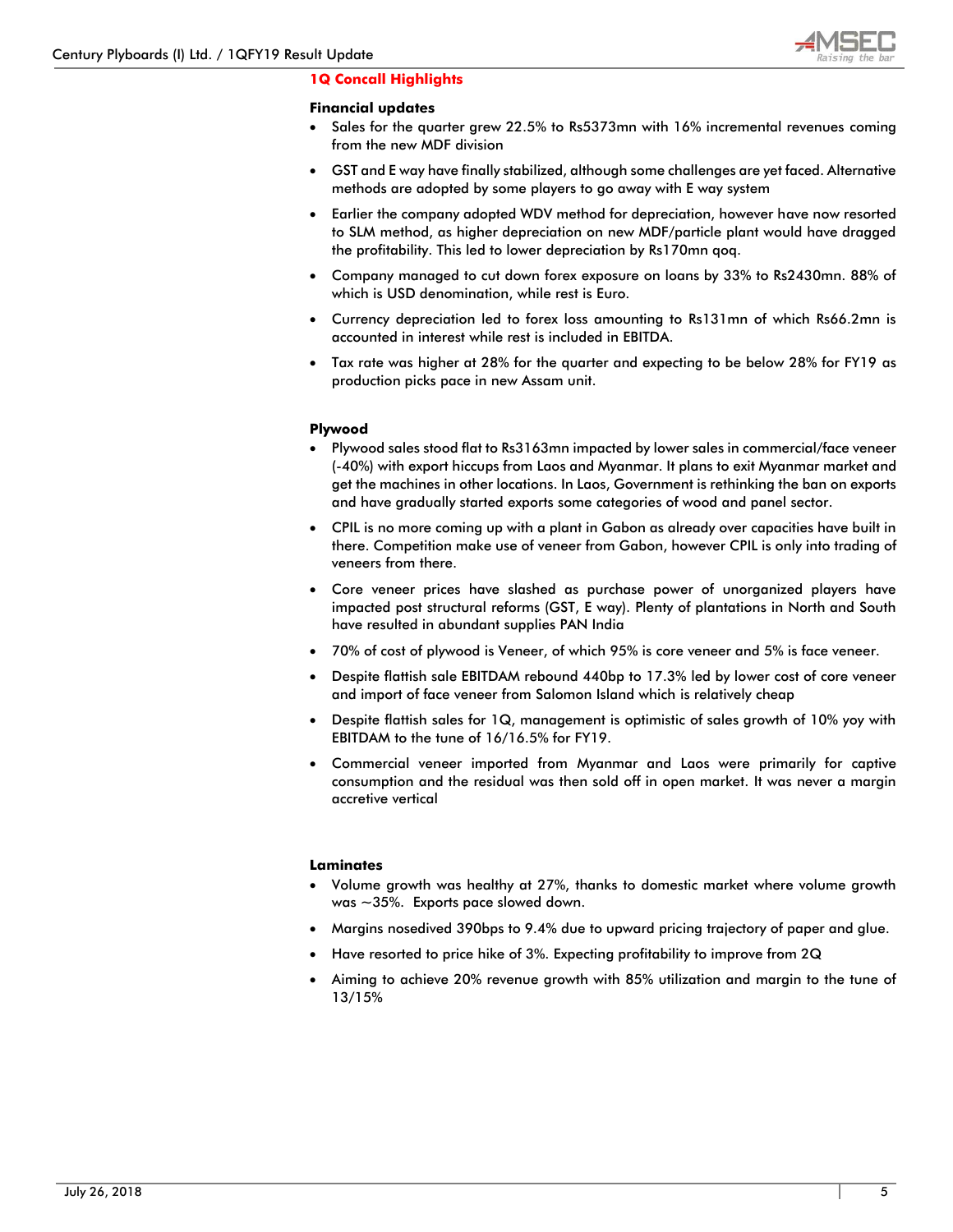

#### **MDF**

- Excess capacities have led to market consolidation, while demand haven't gathered strong pace. Domestic market production has gone up to 4400CBM/day of which 2000CBM have been added in last three months.
- Competitors have gone for price cut to the tune of 6-6.5%, while CPIL have gone for 5% price cut. Further pricing pressure can be expected in South with Green ply's plant with 1200/CBM capacity.
- Company has decided not go ahead with capacity expansion by 400CBM to 1000CBM/day as of now
- Imports are expected to curb with rupee depreciating and higher logistics costs
- EBITDAM stood 13% compared to 16% qoq. Margins are expected to be in range of 15/17% led by costs cutting exercises (power and glue)
- 70% of company's sales come from North, while south account for only 10%. Going ahead it expects further lower sales from South. CPIL's MDF pricing falls between Greenply and Action
- In South the imported prices is higher by 10/13%. International prices of MDF have come down by 10%, while Rs depreciation has further made imports expensive by 6%. So net net still there exists 4% realization gap

#### **Outlook**

• Optimistic of achieving revenue growth of 25% growth, EBITDA & PAT of 16% and 10% respectively for FY19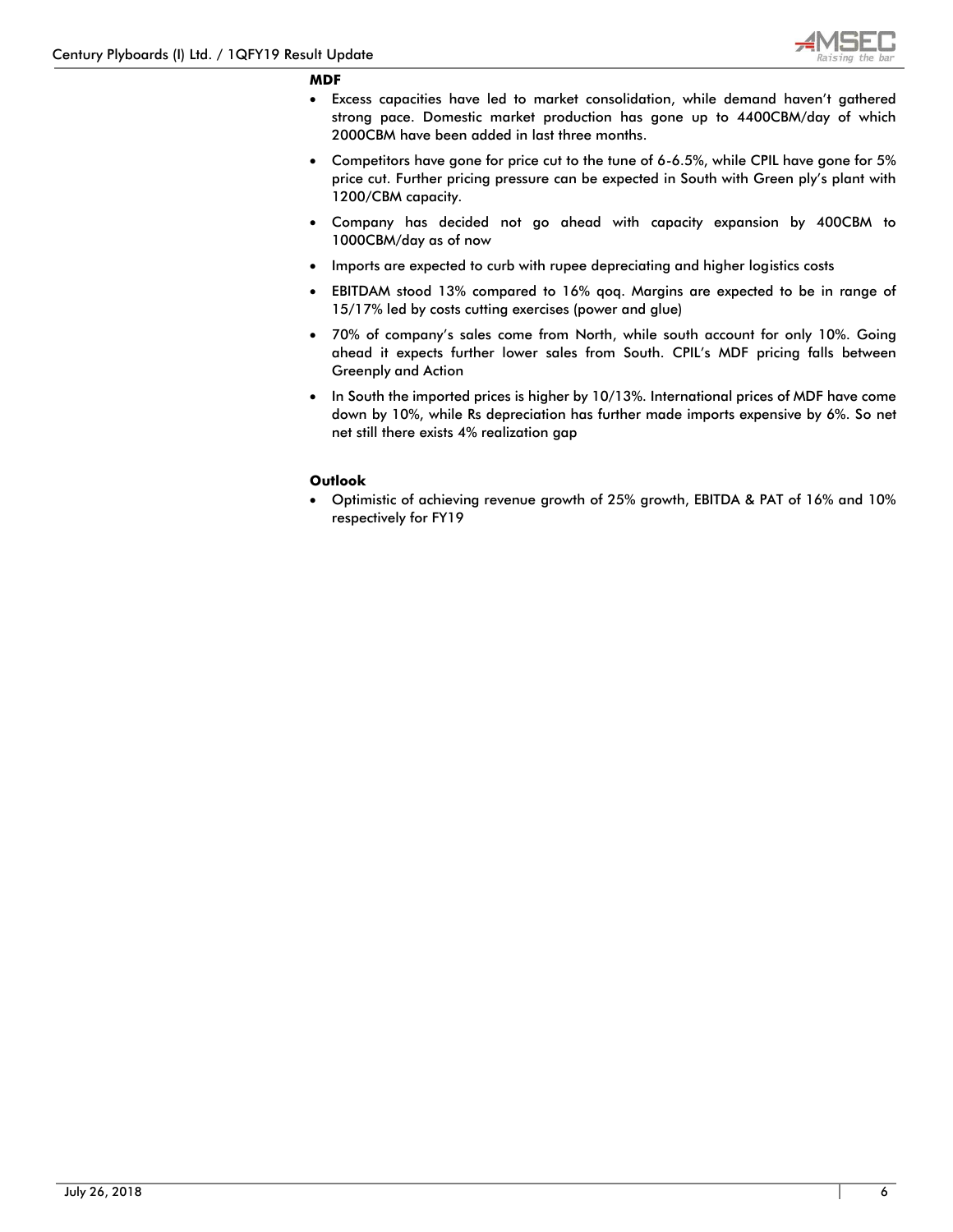

**Exhibit 6: Quarterly Net RevenueTrend Exhibit 7: Quarterly EBIDTA Trend**



Q4FY17 1QFY18 2QFY18 3QFY18 4QFY18 1QFY19 Q1FY16 Q2FY16 Q3FY16 Q4FY16 Q1FY17 Q2FY17 Q3FY17 Plywood Revenue (%) Laminates Revenue (%) CFS Revenue (%)

 $PAT$ , Rs mn  $\longrightarrow$  PATM (%)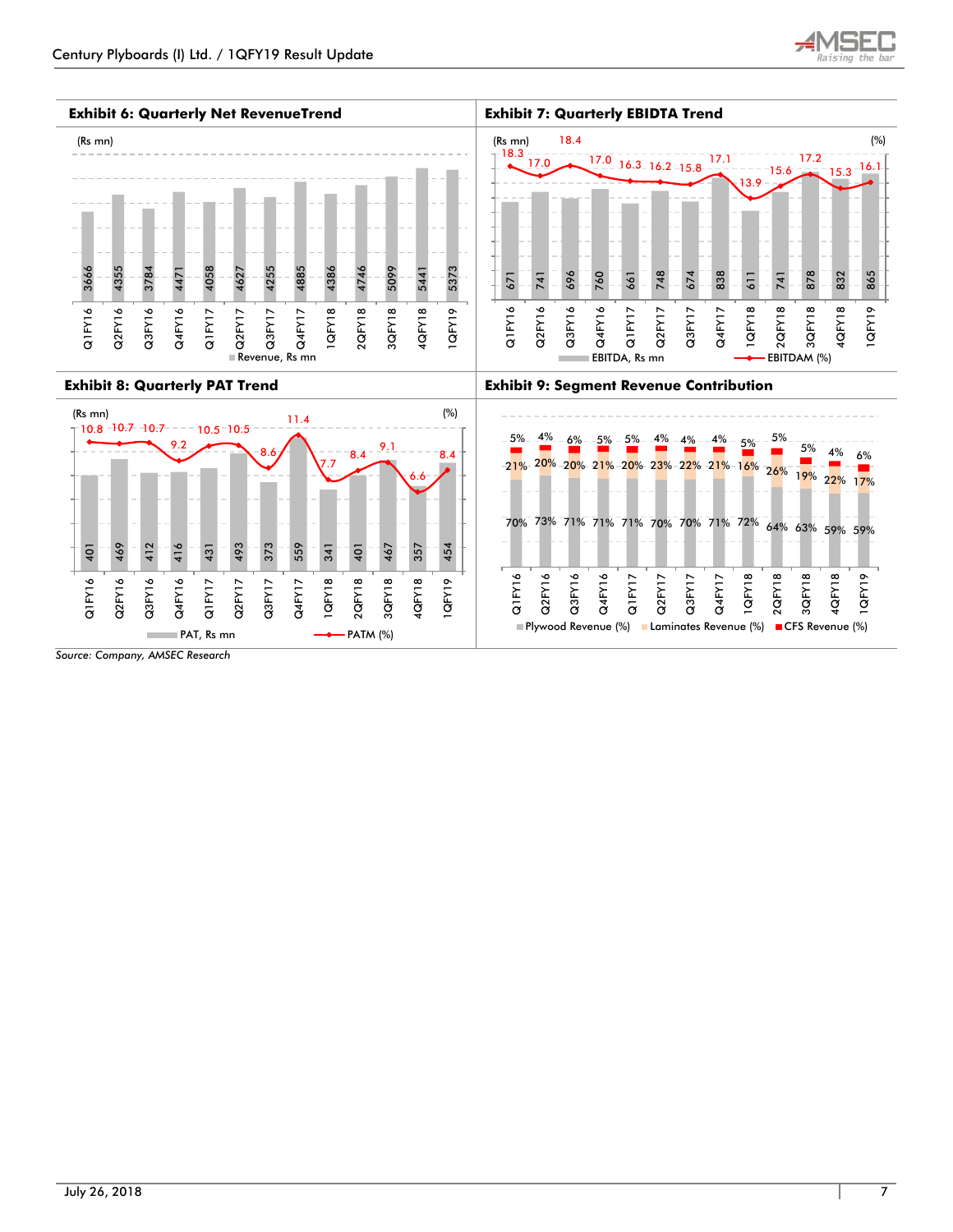

### **Quarterly Segment performance-Plywood**

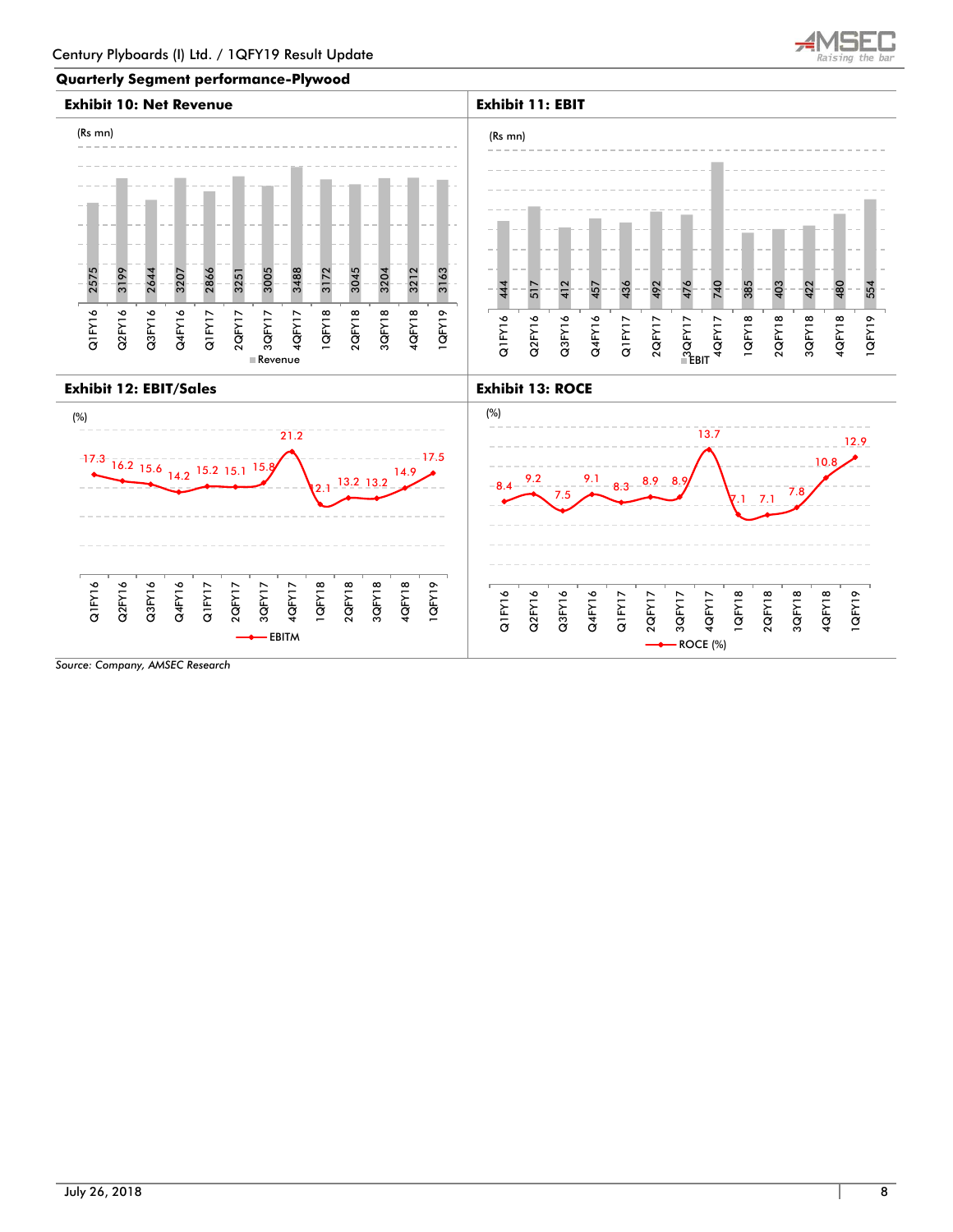

#### **Quarterly Segment performance -Laminates**

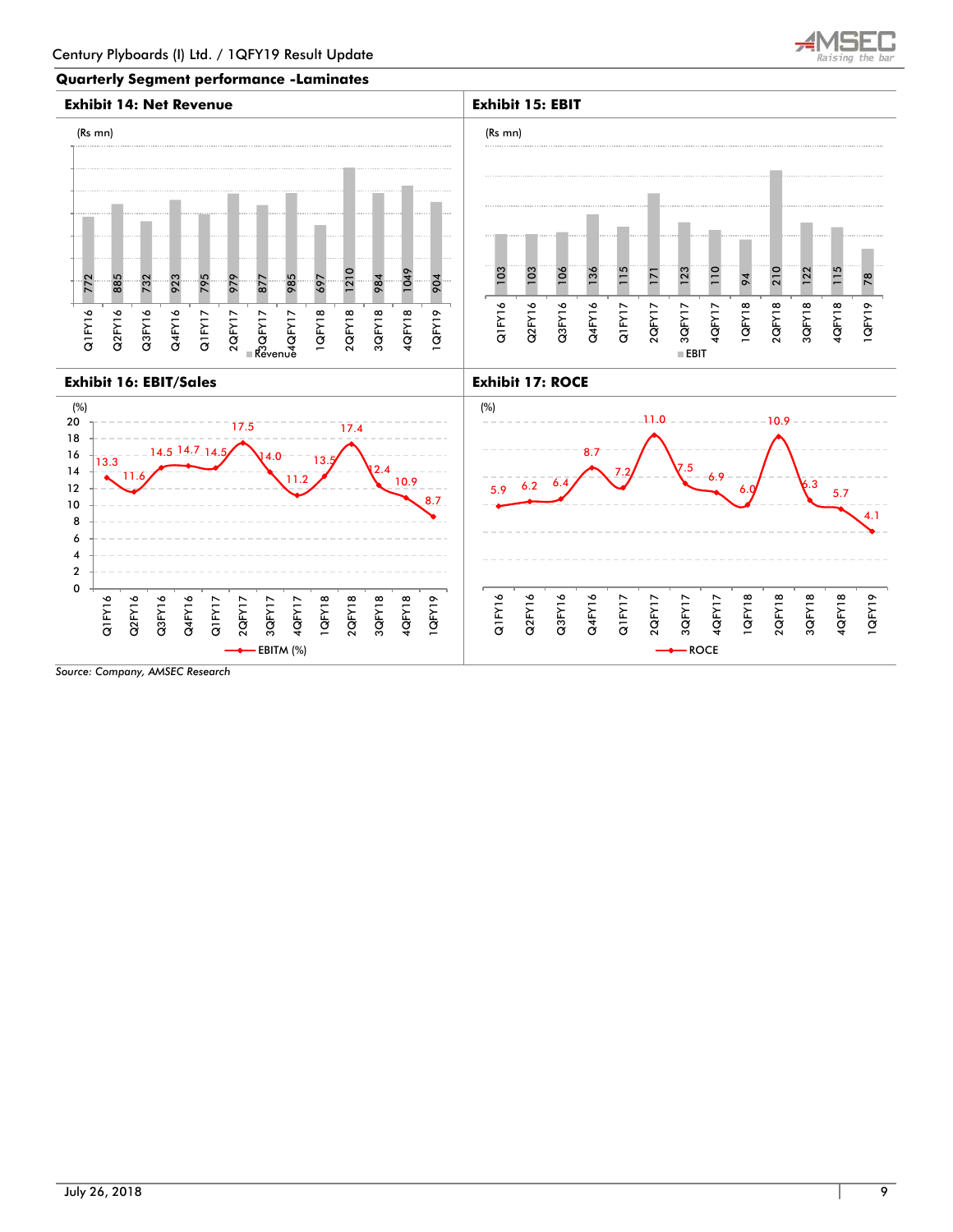

#### **Quarterly Segment performance -CFS**

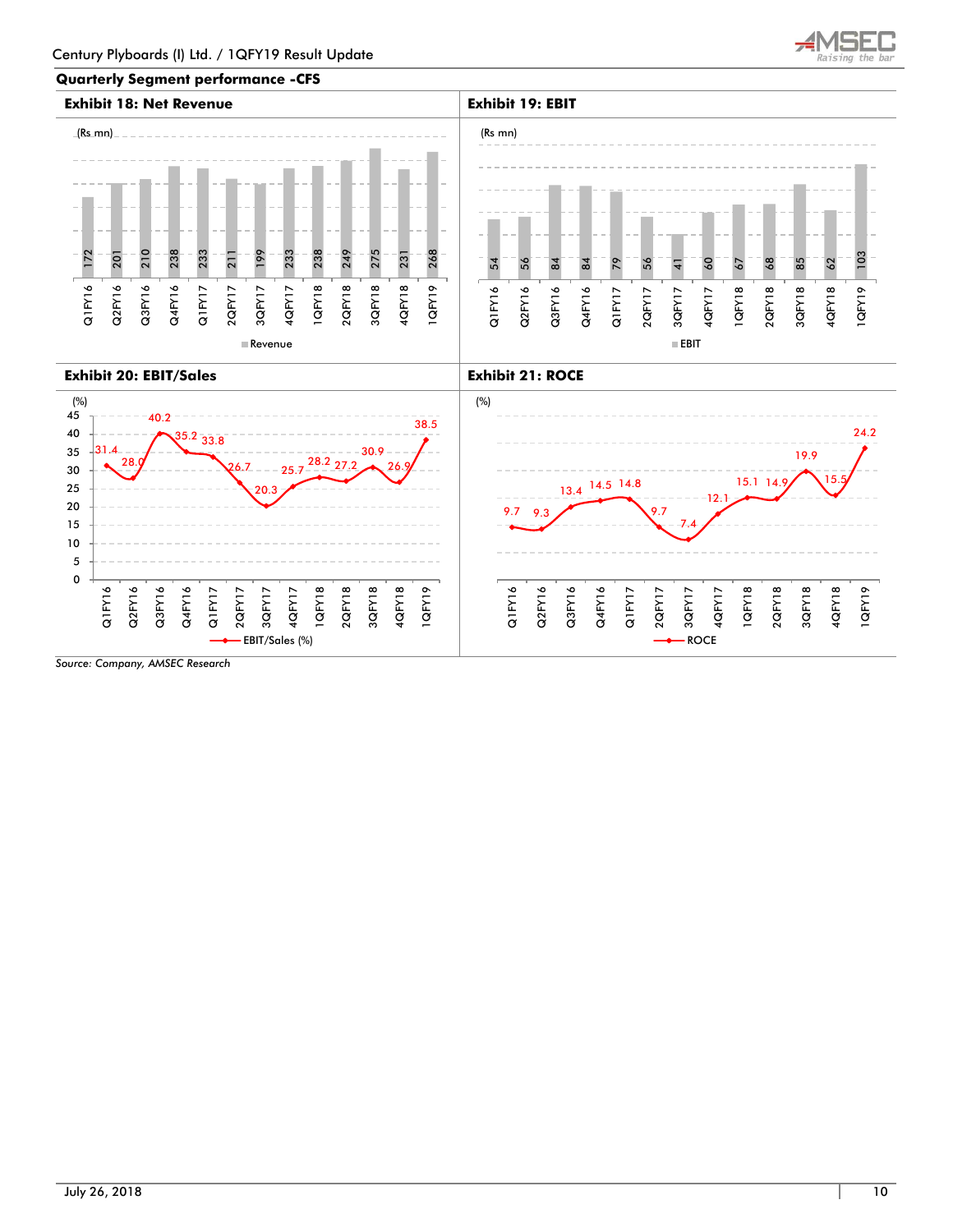# **Financial snapshot (Standalone)**







Net cash used in financing activities

■Dividend Rs mn Dividend pay out ratio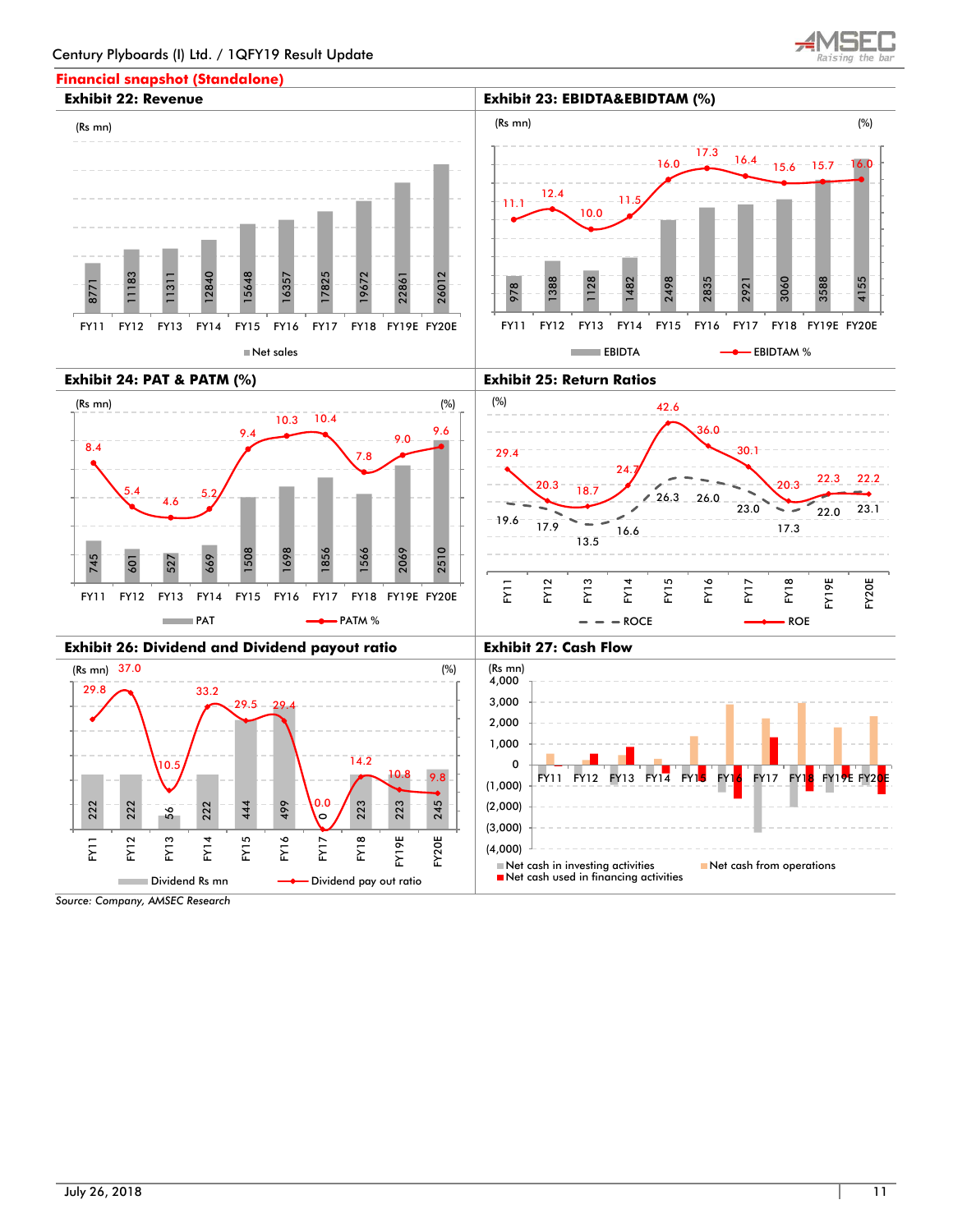

#### **Yearly Segment performance**

# **Exhibit 28: Segment revenue trend**



*Source: Company, AMSEC Research* 

#### **Exhibit 29: Segment EBITDA trend**



*Source: Company, AMSEC Research* 

#### **Exhibit 30: Segment EBITDAM trend**

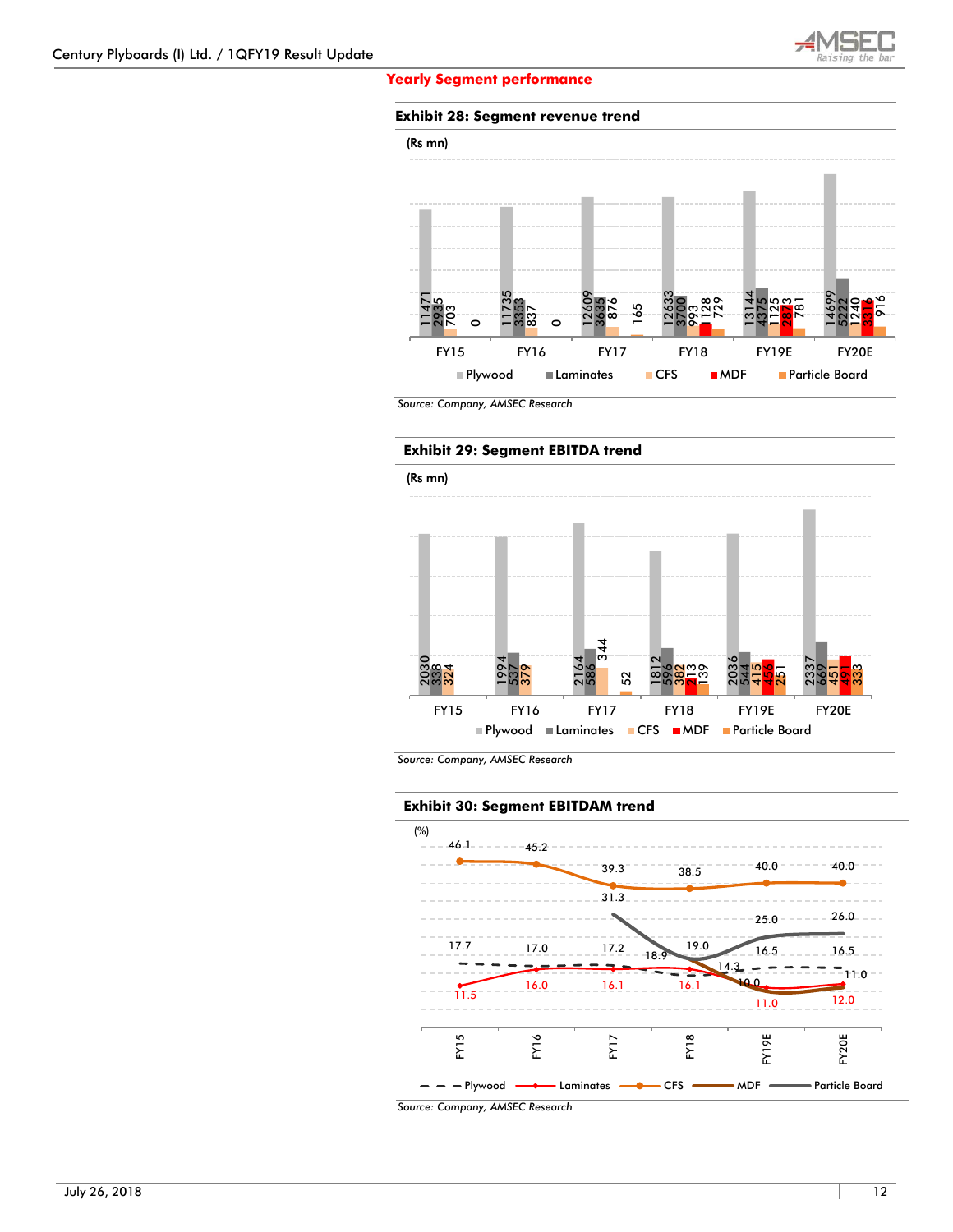| Century Plyboards (India) Ltd. Financials (Standalone) | (Rs mn) |
|--------------------------------------------------------|---------|
|--------------------------------------------------------|---------|

| Y/E (Mar)                            | <b>FY16</b> | <b>FY17</b> | <b>FY18</b> | <b>FY19E</b> | <b>FY20E</b> |
|--------------------------------------|-------------|-------------|-------------|--------------|--------------|
| <b>Net sales</b>                     | 16357       | 17825       | 19672       | 22861        | 26012        |
| Inc./(Dec.) in Stock                 | 81          | -16         | 452         | 175          | 177          |
| Raw material cons.                   | 8514        | 9165        | 10170       | 11705        | 13292        |
| Power & Fuel cost                    | 301         | 374         | 449         | 512          | 589          |
| Employee cost                        | 2278        | 2567        | 2839        | 3265         | 3755         |
| Other mfg Exp.                       | 896         | 996         | 1175        | 1340         | 1541         |
| General & Adm. Exp.                  | 302         | 312         | 368         | 420          | 474          |
| Selling & Advt.Exp.                  | 779         | 907         | 1070        | 1230         | 1415         |
| Misc. Expenses                       | 579         | 768         | 973         | 976          | 969          |
| <b>Total expenditure</b>             | 13603       | 14887       | 17064       | 19447        | 22034        |
| <b>Operating profit</b>              | 2835        | 2921        | 3060        | 3588         | 4155         |
| Other income                         | 65          | 226         | 67          | 74           | 81           |
| Interest expense                     | 465         | 286         | 327         | 373          | 298          |
| <b>Gross Profit</b>                  | 2435        | 2861        | 2801        | 3288         | 3938         |
| Dep. & Amortization                  | 437         | 524         | 810         | 454          | 500          |
| <b>PBT</b>                           | 1998        | 2337        | 1990        | 2834         | 3439         |
| <b>Provision for Tax</b>             | 300         | 481         | 424         | 765          | 928          |
| <b>Reported Net</b><br><b>Profit</b> | 1698        | 1856        | 1566        | 2069         | 2510         |
| Share O/s mn                         | 223         | 223         | 223         | 223          | 223          |
| <b>EPS Rs</b>                        | 7.6         | 8.3         | 7.0         | 9.3          | 11.3         |

| <b>Balance Sheet</b>            |             |                |             |              |              |
|---------------------------------|-------------|----------------|-------------|--------------|--------------|
| Y/E (Mar)                       | <b>FY16</b> | <b>FY17</b>    | <b>FY18</b> | <b>FY19E</b> | <b>FY20E</b> |
| <b>SOURCES OF FUNDS:</b>        |             |                |             |              |              |
| <b>Share Capital</b>            | 223         | 223            | 223         | 223          | 223          |
| <b>Reserves Total</b>           | 5028        | 6864           | 8157        | 9958         | 12174        |
| <b>Total Shareh, Funds</b>      | 5251        | 7086           | 8379        | 10181        | 12396        |
| <b>Non-Current Liab.</b>        |             |                |             |              |              |
| Long term borrowings            | 640         | 1467           | 1669        | 1670         | 1504         |
| Deferred tax liability          | 0           | 0              | 0           | $-40$        | -80          |
| Other long term liab.           | 3           | $\overline{a}$ | 7           | 8            | 9            |
| Long-term provisions            | 0           | 104            | 101         | 119          | 136          |
| Long-term trade pay.            | 0           | 0              | 0           | 0            | 0            |
| <b>Current Liabilities</b>      |             |                |             |              |              |
| Short term borrowings           | 3410        | 4103           | 3353        | 3353         | 2682         |
| Trade payables                  | 843         | 1411           | 1764        | 1988         | 2258         |
| Other current liabilities       | 1183        | 1291           | 1303        | 1538         | 1753         |
| Short term provisions           | 90          | 82             | 15          | 58           | 109          |
| <b>Total Equity &amp; Liab.</b> | 11420       | 15547          | 16593       | 18876        | 20768        |
| <b>APPLICATION OF FUNDS:</b>    |             |                |             |              |              |
| <b>Non Current Assets</b>       |             |                |             |              |              |
| <b>Fixed Assets</b>             |             |                |             |              |              |
| <b>Gross Block</b>              | 2397        | 3427           | 7062        | 9459         | 10409        |
| Less: Accum Dep.                | 421         | 931            | 1741        | 2195         | 2695         |
| Net Block                       | 2608        | 2497           | 5320        | 7264         | 7714         |
| <b>Capital WIP</b>              | 297         | 2839           | 1198        | 100          | 100          |
| Noncurrent Investment           | 497         | 960            | 960         | 960          | 960          |
| Long term loans & adv.          | 730         | 789            | 807         | 937          | 1068         |
| Other non-current ass.          | 553         | 343            | 260         | 301          | 344          |
| <b>Current Assets</b>           |             |                |             |              |              |
| Current investment              | 0           | 0              | 0           | 0            | 0            |
| Inventories                     | 2752        | 2638           | 3382        | 3923         | 4472         |
| <b>Sundry Debtors</b>           | 2868        | 3353           | 3145        | 3758         | 4276         |
| Cash and Bank                   | 191         | 539            | 265         | 176          | 173          |
| Short Loans & Adv.              | 48          | 46             | 139         | 161          | 184          |
| <b>Others Current Assets</b>    | 878         | 1543           | 1117        | 1295         | 1477         |
| <b>Total Assets</b>             | 11420       | 15547          | 16593       | 18875        | 20768        |
| Net working capital             | 1018        | 693            | 1346        | 2200         | 3606         |
| <b>Total Gross Debt</b>         | 4496        | 5955           | 5307        | 5359         | 4569         |
| <b>Total Net debt</b>           | 4306        | 5416           | 5042        | 5183         | 4396         |
| <b>Total capital employed</b>   | 9747        | 13041          | 13686       | 15500        | 16885        |



| Y/E Mar                         | <b>FY16</b> | <b>FY17</b> | <b>FY18</b> | <b>FY19E</b> | <b>FY20E</b> |
|---------------------------------|-------------|-------------|-------------|--------------|--------------|
| <b>PER SHARE</b>                |             |             |             |              |              |
| <b>EPS Rs</b>                   | 7.6         | 8.3         | 7.0         | 9.3          | 11.3         |
| <b>CEPS Rs</b>                  | 9.6         | 10.7        | 10.7        | 11.3         | 13.5         |
| <b>Book Value Rs</b>            | 23.6        | 31.8        | 37.7        | 45.8         | 55.7         |
| <b>VALUATION</b>                |             |             |             |              |              |
| EV / Net Sales                  | 3.7         | 3.4         | 3.1         | 2.7          | 2.3          |
| EV / EBITDA                     | 21.1        | 20.9        | 19.8        | 16.9         | 14.4         |
| P / E Ratio                     | 32.8        | 30.0        | 35.5        | 26.9         | 22.2         |
| P / BV Ratio                    | 10.6        | 7.9         | 6.6         | 5.5          | 4.5          |
| <b>GROWTH YOY%</b>              |             |             |             |              |              |
| Sales Growth                    | 4.5         | 9.0         | 10.4        | 16.2         | 13.8         |
| <b>EBITDA Growth</b>            | 13.5        | 3.0         | 4.8         | 17.2         | 15.8         |
| Net Profit Growth               | 12.6        | 9.3         | $-15.6$     | 32.1         | 21.3         |
| <b>Gross Fixed Asset Growth</b> | $-1.7$      | 43.0        | 106.0       | 34.0         | 10.0         |
| <b>PROFITABILITY</b>            |             |             |             |              |              |
| Gross Profit/ Net sales (%)     | 30.4        | 30.9        | 27.6        | 29.9         | 29.9         |
| EBITDA / Net Sales (%)          | 17.3        | 16.4        | 15.6        | 15.7         | 16.0         |
| NPM / Total income (%)          | 10.3        | 10.4        | 7.8         | 9.0          | 9.6          |
| Raw Material/Net Sales (%)      | 52.0        | 51.4        | 51.7        | 51.2         | 51.1         |
| Int/PBIT (%)                    | 19.4        | 11.9        | 14.5        | 11.9         | 8.1          |
| <b>ROE</b> (%)                  | 36.0        | 30.1        | 20.3        | 22.3         | 22.2         |
| <b>ROCE (%)</b>                 | 26.0        | 23.0        | 17.3        | 22.0         | 23.1         |
| <b>ROIC</b> (%)                 | 26.3        | 24.8        | 20.1        | 22.6         | 22.8         |
| Tax / PBT (%)                   | 15.0        | 20.6        | 21.3        | 27.0         | 27.0         |
| <b>TURNOVER (Days)</b>          |             |             |             |              |              |
| Net Working Cycle               | 106         | 88          | 74          | 75           | 75           |
| <b>Debtors Velocity</b>         | 64          | 69          | 58          | 60           | 60           |
| Inventory                       | 74          | 65          | 74          | 74           | 75           |
| <b>Creditors Velocity</b>       | 36          | 56          | 63          | 62           | 62           |
| <b>Gross Asset Ratio</b>        | 6.8         | 6.1         | 3.8         | 2.8          | 2.6          |
| <b>Total Asset Ratio</b>        | 1.5         | 1.3         | 1.2         | 1.3          | 1.3          |
| LIQUIDITY (x)                   |             |             |             |              |              |
| <b>Gross Debt-Equity Ratio</b>  | 0.9         | 0.8         | 0.6         | 0.5          | 0.4          |
| Net Debt-Equity Ratio           | 0.8         | 0.8         | 0.6         | 0.5          | 0.4          |
| <b>Interest Coverage</b>        | 5.2         | 8.4         | 6.9         | 8.4          | 12.3         |
| Current Ratio (x)               | 1.2         | 1.2         | 1.3         | 1.3          | 1.6          |
| Quick Ratio (x)                 | 0.7         | 0.8         | 0.7         | 0.8          | 0.9          |
| <b>PAYOUT</b>                   |             |             |             |              |              |
| Payout (%)                      | 29.4        | 0.0         | 14.2        | 10.8         | 9.8          |
| Dividend (%)                    | 100%        | 100%        | 100%        | 110%         | 115%         |
| Yield (%)                       | 0.4         | 0.4         | 0.4         | 0.4          | 0.5          |

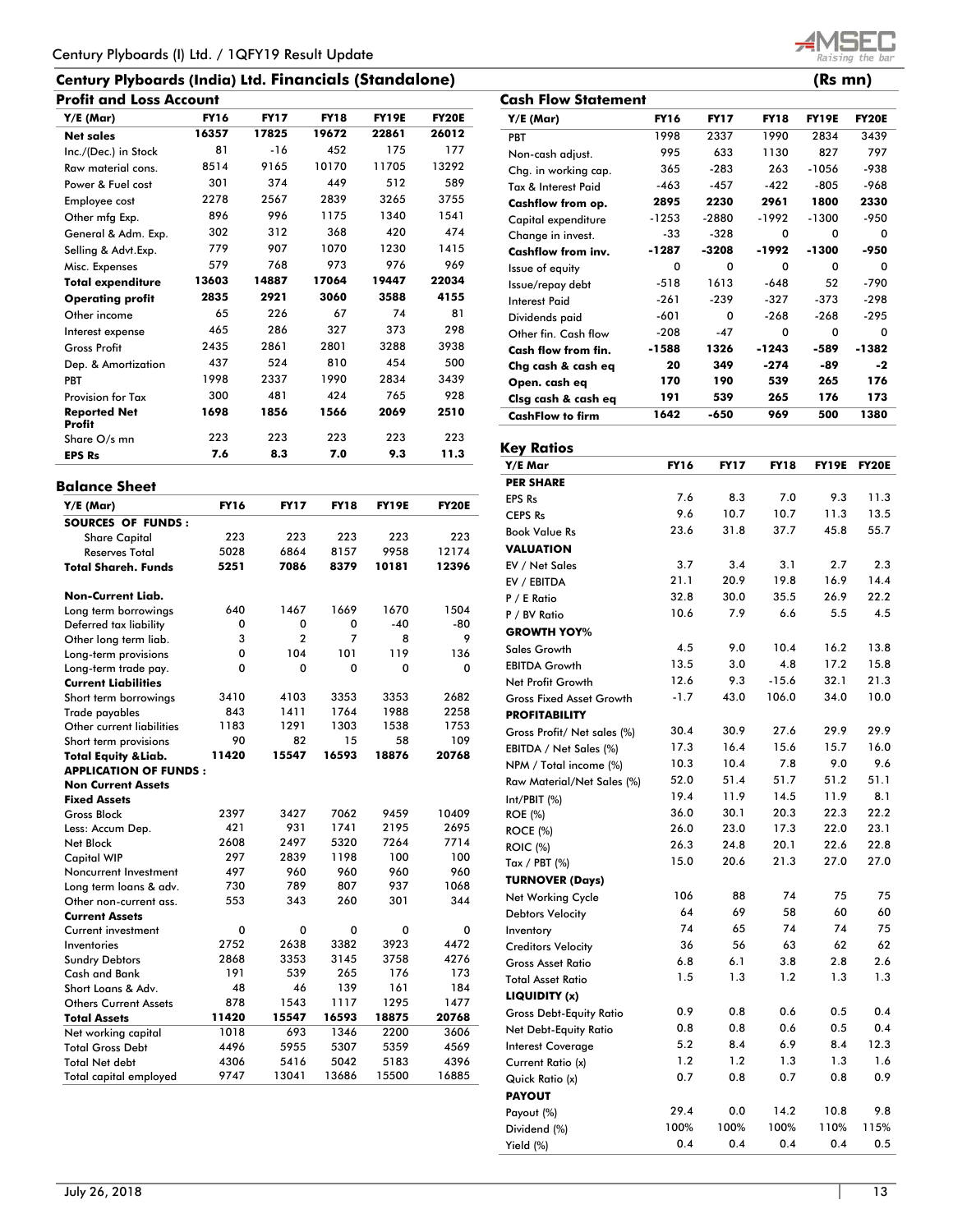# **Recommendation rationale Community Recommendation rationale**

| Accumulate:            | $> +5$ to $+15%$                      |
|------------------------|---------------------------------------|
| Reduce:                | $+5$ to $-5\%$                        |
| Sell:                  | $<-5%$                                |
| <b>Not Rated (NR):</b> | No investment opinion on the<br>stock |
|                        |                                       |

**Buy:** Potential upside of  $\Rightarrow$  +15% (absolute returns)

| Overweight:  | The sector is expected to outperform relative<br>to the Sensex.   |  |
|--------------|-------------------------------------------------------------------|--|
| Underweight: | The sector is expected to underperform<br>relative to the Sensex. |  |
| Neutral:     | The sector is expected to perform in line with<br>the Sensex.     |  |
|              |                                                                   |  |

# **Disclosures**

This Report is published by Asian Markets Securities Private Limited (hereinafter referred to as "AMSEC") for private circulation. AMSEC is a registered Stock Broker with National Stock Exchange of India Limited and BSE Limited in cash and derivatives segments. It is also having registration as a Depository Participant with CDSL and as Portfolio Manager. 'AMSEC is registered Research Analyst under SEBI (Research Analyst) Regulations, 2014 having Registration Number as INH000001378.'

AMSEC has other business divisions with independent research teams separated by Chinese walls, and therefore may, at times, have different or contrary views on stocks and markets.

AMSEC or its associates have not been debarred / suspended by SEBI or any other regulatory authority for accessing / dealing in securities Market. AMSEC, its associates or analyst or his relatives do not hold any financial interest in the subject company. AMSEC or its associates or Analyst do not have any conflict or material conflict of interest at the time of publication of the research report with the subject company. AMSEC or its associates or Analyst or his relatives hold / do not hold beneficial ownership of 1% or more in the subject company at the end of the month immediately preceding the date of publication of this research report.

AMSEC or its associates / analyst has not received any compensation / managed or co-managed public offering of securities of the company covered by Analyst during the past twelve months. AMSEC or its associates have not received any compensation or other benefits from the company covered by Analyst or third party in connection with the research report. Analyst has not served as an officer, director or employee of subject company and AMSEC / analyst has not been engaged in market making activity of the subject company.

**Analyst Certification:** *I, Kamlesh Kotak*, the research analysts and authors of this report, hereby certify that the views expressed in this research report accurately reflects my personal views about the subject securities, issuers, products, sectors or industries. It is also certified that no part of the compensation of the analyst(s) was, is, or will be directly or indirectly related to the inclusion of specific recommendations or views in this research. The analyst(s) principally responsible for the preparation of this research report and has taken reasonable care to achieve and maintain independence and objectivity in making any recommendations.

| 1. Name of the Analyst / Associate                                        | Kamlesh Kotak | Karan Bhatelia |
|---------------------------------------------------------------------------|---------------|----------------|
| 2. Analysts' ownership of any stock related to the information contained: | Nil           | Nil            |
| 3. AMSEC ownership of any stock related to the information contained:     | None          | None           |
| 4. Broking relationship with company covered:                             | None          | None           |
| 5. Investment Banking relationship with company covered:                  | None          | None           |